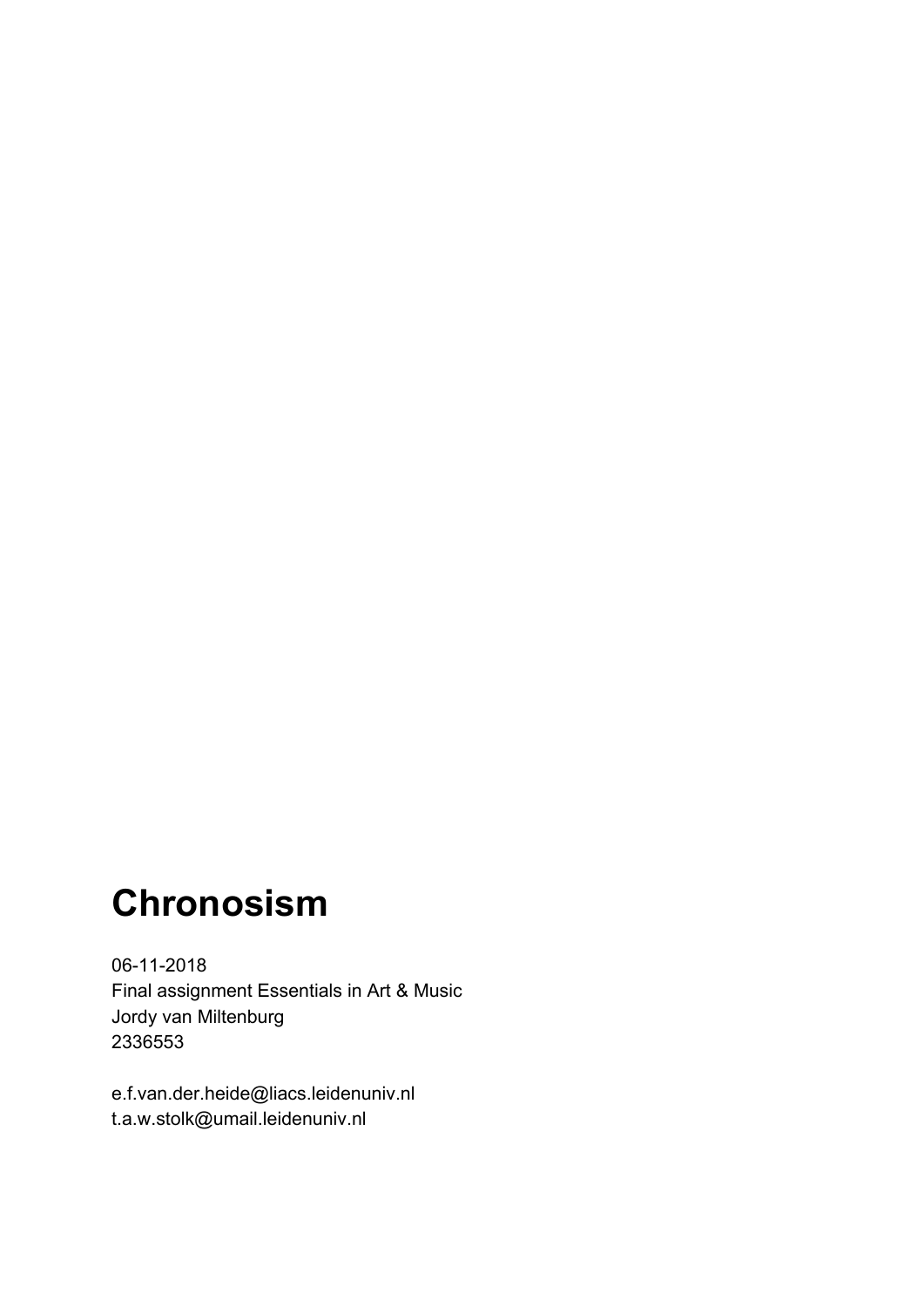Time it started 13.8 billion years ago, when the Big Bang occurred. Since then time has played a significant role in our lives. In physics to measure things and time passing slower near black holes. In chemistry the original time is defined by the electrons transition in a cesium atom. Without time we wouldn't be able to exist.

Throughout the years the way we look at art and how we interpret art has changed. The different styles in which paintings are made, but also the techniques that are being used to create works of art. We started with analog techniques and involved to a digital age which made it possible to express our feeling in ways which we could have never imagined. Time also is affecting the works in matter of degradation. Moreover a painting will get destroyed after a certain amount of time when the care for this painting gets neglected. In most cases this is not the intention of the artist, but sometime the artist has the intention to let time do it's thing.

## **Destructive Observation Field**

Now I want to introduce you to Chronosism, the way time affects an art piece and how art is affected by time. When the art is affected by time this can be the intention of the artist, so the piece changes all the time and keeps it interesting at any given time. The piece is always different, correlated to when you experience the piece. This is the case with "Destructive Observation Field" by Robert Henke (2014). This installation consists of a high powered multicolor laser beam that is directed at a reflective sheet of black plastic hanging from the ceiling. When the laser beam hits the sheet of plastic most of the light is absorbed by the plastic and converted into heat. A small part of the light is reflected across the room to a white screen forming a projection of the laser beam. The heat that is created by the laser is also slowly deforming the plastic, hereby changing the surface of the reflective material and changing the projection.

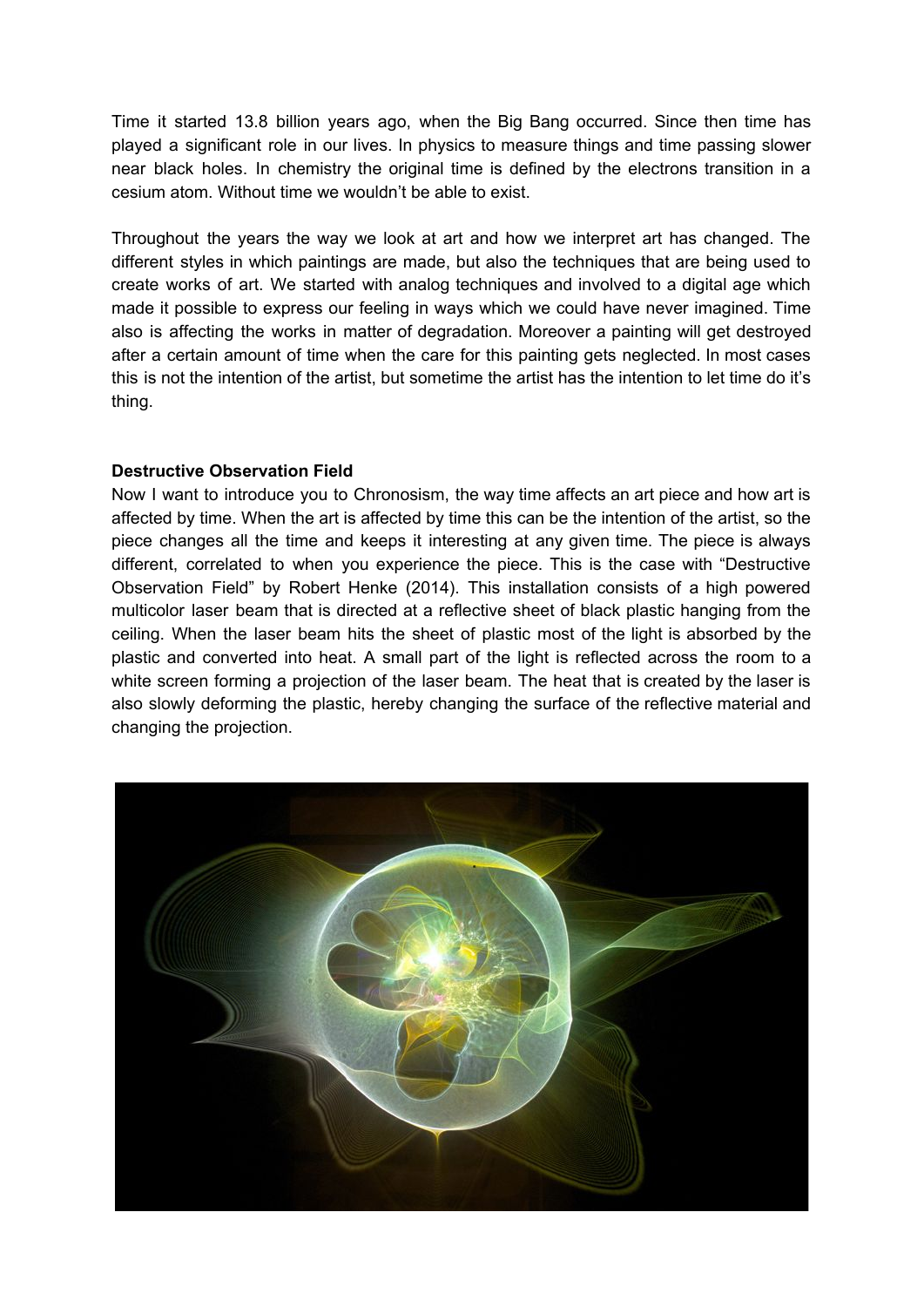In this piece time plays a huge role in what the outcome of the installation is going to be. It starts with a certain projection but after a while this projection will dynamically change by the deformation of the plastic. I think this deformation of the plastic can be seen as a form of generative art, but then in an analog way. Or an impressionist approach because the way light is displayed and used. This change can we see as the degradation of the work because the laser is destroying the plastic sheet, therefore changing the whole installation. But is it actually destroying the work or is it just being altered for the better. In my opinion the work is only getting better by the work of time. If you would watch this piece at different moment through time there is always something new and interesting to see, it is never going to be the same. Time is adding value to the originality of the work and creates more room for interpretation over time.

#### **Machine with concrete**

The next piece is really focusing on the perception of time and how it can be impossible to understand for us as a human being, because we only live for approximately 80 years. The piece is called "Machine with concrete" by Arthur Ganson (1992). Machine with concrete is build with several different parts. It starts with a motor turning at 200 revolutions per minute connected to the motor are 12 gear reduction mechanisms. The last gear at the opposite side of the motor is encapsulated in a block of concrete, thus unable to turn without breaking the concrete. The first gear is turning with a rate of 4 revolutions per minute, the second is turning with 4.8 revolutions per hour. If we keep going it would take the last gear enclosed in concrete 2.3 trillion years for one full revolution. I find this absolutely mind boggling how slow this machine is turning after a couple of gears.



The concept of time is completely destroyed. Imagine that the universe is only 13.8 billion years old this is a fraction of the time it would take for one full rotation of the last gear. After the fifth gear we as a human aren't able to experience one full rotation, everything beyond that is just frozen in time. This piece in itself is not changing that much only the gear are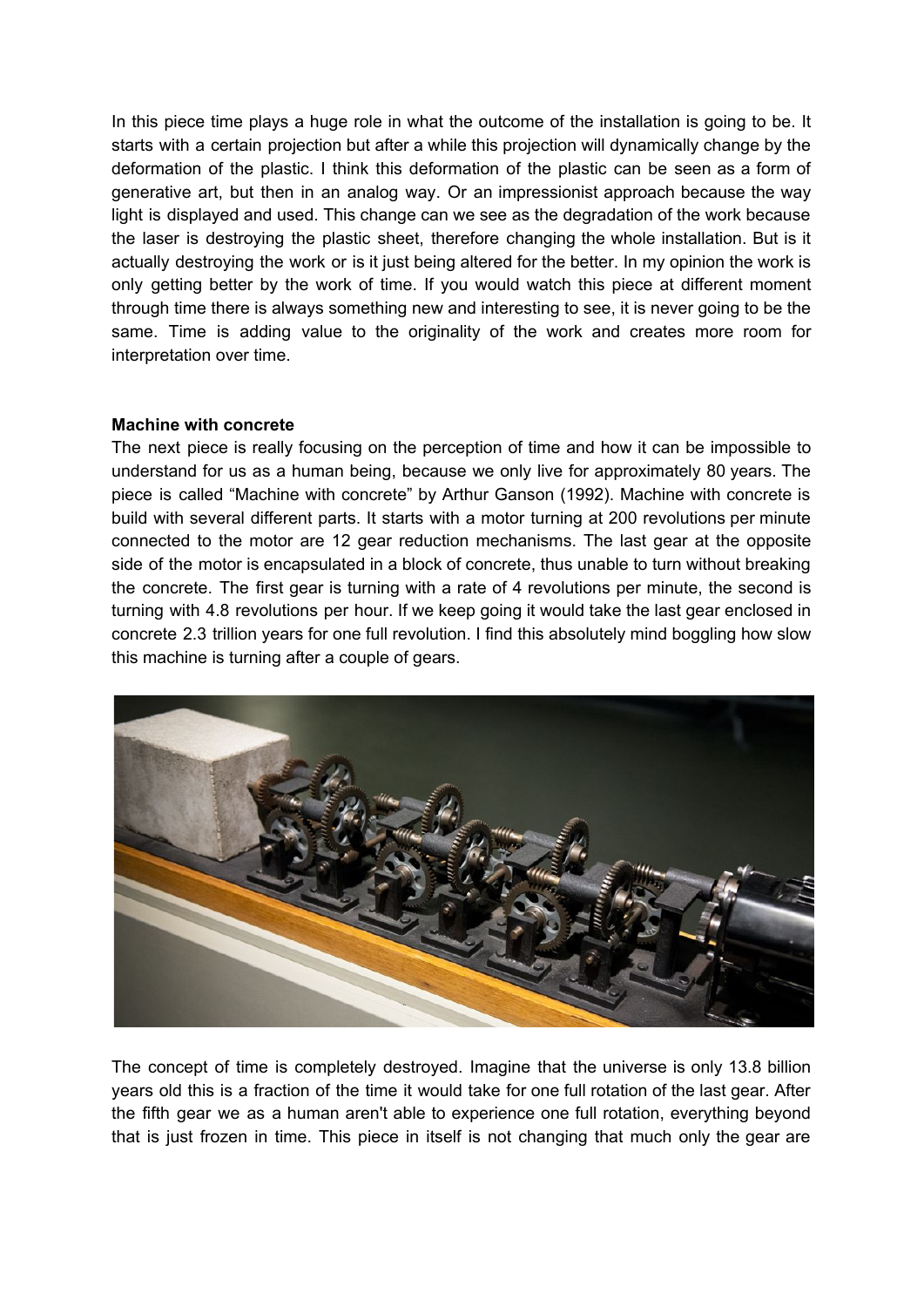turning but is gives you a physical way to think about what time is and how small we should feel us amongst objects that have existed for many years more than we.

## **The Clock**

This movie can't be excluded from the list of works I'm mentioning in this paper. "The Clock" is a movie created by Christian Marclay (2010). The clock is all about time, the whole movie is about time itself. It took Christian 3 years to make this movie, what doesn't come as a surprise because the movie is 24 hours long and can be loopt. The movie is made with short clips of already existing movies that show a clock, watch, tower, microwave LEDs anything that tells you the time. Approximately 12000 clips were used to make the movie.



The Clock is an entirely immersive experience, by watching you become absorbed by the different ways the time is represented in the film. Throughout the film you are watching the time, rather than thinking about how much of it is left in your life. The Clock isn't telling you a story about a bunch of character it is merely about humanity itself. If you try to find a plot in the film, well this is impossible. Time links all the clips together forming a story about how time progresses throughout the day. In my opinion this movie is a good example of how an artist communicates time in a conceptual way. In The Clock it is also using a clock to literally give the time but in the basics it is about the perception of time. Before I watched a piece of this film I would have certainly said how can this be entertaining. But after watching it, I came to the realisation that in most clips where time is involved something is going to happen. The character is waiting for something, a build up to a small qlimax. This is happening a lot of times during The Clock and makes it interesting to watch for a longer period of time.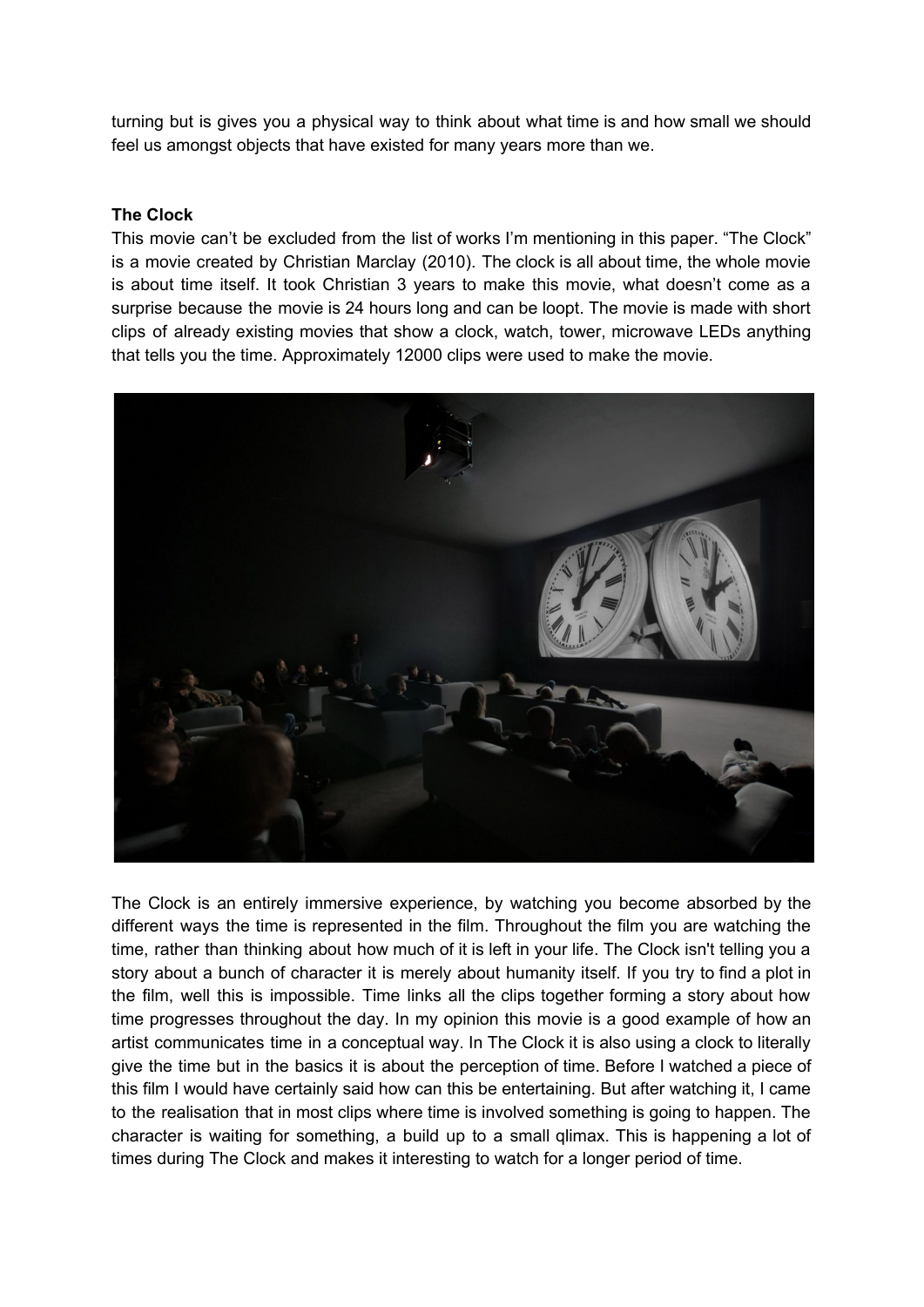#### **Water freeze**

For us humans, as of the technology that we have to our capacity time always moves in one direction with a predefined speed. We move into the future with a linear speed, one hour is one hour. It is not possible yet to travel further in time or go backwards. We aren't able to travel fast enough to manipulate time. Now with this work they replicate time travel, furthermore by using a stroboscope they change the way we see the water drops. It looks like if the drops are not falling but rising. In the other example they use sound instead of light to create this stream of water that defines the laws of gravity and moves in slow motion.



Time plays a crucial role in these 2 installations. If the time wouldn't exist the installations would be just a stream of water flowing at a constant rate. But the stream is perceived different than we would expect. This is occurring with the right frequency of strobe light or sound. This fits right in the thema Chronosism due to the way the installations are bending time, therefore move slower, faster, forwards, backward or standing completely still in time. Without the manipulation of time the installations would be a bit bold, there would be nothing interesting to look at or play with.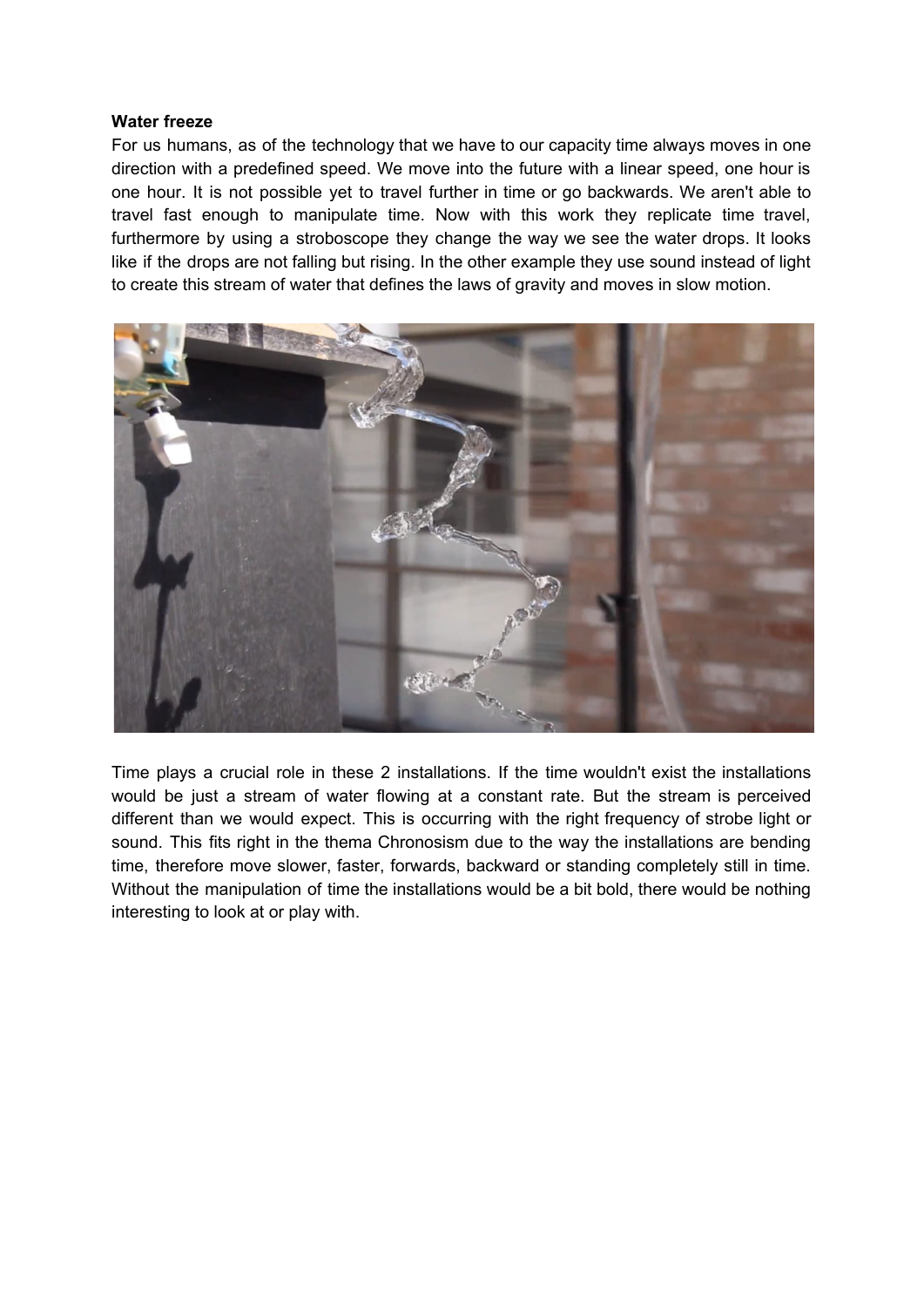## **Biodegradable painting**

The world's biggest biodegradable is made by the french painter Saype on Chaux-de-Mont ski slope in Leysin, Switzerland. The painting is made with all natural ingredients, flour, linseed oil, water and biodegradable natural pigments. Saype made the painting in 5 days.



I consider this painting as street art. Street art is influenced by time because it is out in the open and affected by the weather, people, anything that can get to the art. In a museum it is all about the preservation of the art works, by restoring them and keeping them safe. Most street art is made with paint that will last a bit longer. This biodegradable painting will be gone a lot sooner, therefore only visible for a limited amount of time. The way the painting degradates has some similarities with the previous work mentioned "Destructive Observation Field". When watching the Destructive Observation Field it is changing constantly as time progresses. So a particular frame of the projection is only visible for a certain amount of time. The biodegradable painting works the same way. The painting will get less visible with each passing day till it disappears for good.

To conclude Chronosism is about the changing over time in good ways but also in the bad ways. Art pieces like Destructive Observation Field change throughout time creating a different projection everytime you look at the piece. This can be seen as a good thing because the work is always different and will never get boring. It could also be a bad thing, if you see a projection that you really like you better take a picture before it's gone. With the creation of street art like the Biodegradable painting the work will always degrade until it's gone. This is a bad thing because after some time the piece will be gone and will only be